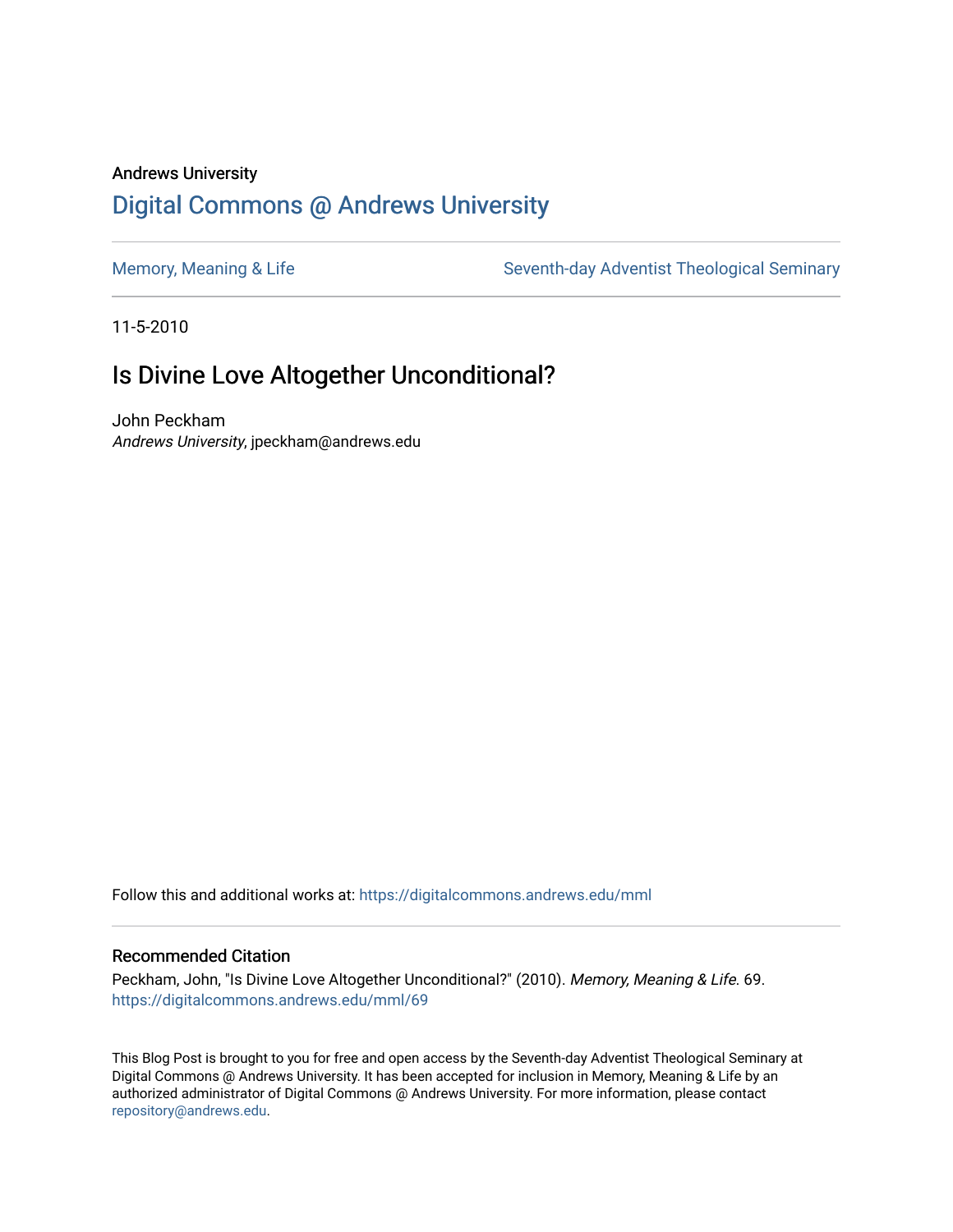The Wayback Machine - http://web.archive.org/web/20120716005930/http://www.memorymeaningfaith.org/blog/2010/…

# **[Memory, Meaning & Faith](http://web.archive.org/web/20120716005930/http://www.memorymeaningfaith.org/blog/)**

### [Main](http://web.archive.org/web/20120716005930/http://www.memorymeaningfaith.org/blog) [About](http://web.archive.org/web/20120716005930/http://www.memorymeaningfaith.org/blog/about.html) [Archives](http://web.archive.org/web/20120716005930/http://www.memorymeaningfaith.org/blog/archives.html) November 05, 2010 **Is Divine Love Altogether Unconditional?**

By John C. Peckham



What is the nature of divine love? From a deterministic perspective God is the only active agent in the universe and, consequently, divine love is unilateral and altogether unconditional. If divine love is altogether unconditional it is predicated solely in the eternal divine will independent of conditionality. This complements classical theism's supposition of the divine nature as immutable and impassible wherein love is necessarily nothing more than unaffected, unilateral, indifferent, and wholly subjective, beneficence. However, the biblical data challenges such a conception of the God-world relationship and in such a way that it is misleading, at best, to refer to divine love as altogether unconditional. Rather than trying to address this issue comprehensively, I will focus on divine love in the OT.

#### **Divine Emotion and Evaluation**

Divine love often connotes emotion and/or evaluation. In other words, divine love is frequently described as affective and/or tied to actual properties of its object(s). These two features challenge a conception of altogether unconditional love since in order for emotion and evaluation to be part of divine love, it cannot be unilateral nor stem from an impassible nature. Let us view just a few examples of emotive and evaluative divine love, respectively.

Divine emotion is evident in the comparison of God's love for human beings to that of a husband toward his consistently unfaithful wife (cf. [Hos 3:1\)](http://web.archive.org/web/20120716005930/http://www.biblestudytools.com/nkj/hosea/3-1.html). That this analogy connotes intensely emotive *['ahav](http://web.archive.org/web/20120716005930/http://www.biblestudytools.com/lexicons/hebrew/nas/ahab.html)* is not only implicit in the metaphor itself but explicit in the description of God being affected by Israel's infidelity. God is presented as a wounded lover, a scorned and compassionate God, the victim of unrequited love (cf. [Hos 9:15](http://web.archive.org/web/20120716005930/http://www.biblestudytools.com/nkj/hosea/9-15.html); [11:8-9](http://web.archive.org/web/20120716005930/http://www.biblestudytools.com/nkj/hosea/passage.aspx?q=hosea+11:8-9)). The frequent analogy of the father-son relationship likewise connotes deep affection (i.e. [Hos 11:1-4;](http://web.archive.org/web/20120716005930/http://www.biblestudytools.com/nkj/hosea/passage.aspx?q=hosea+11:1-4) [Prov 3:12;](http://web.archive.org/web/20120716005930/http://www.biblestudytools.com/nkj/proverbs/3-12.html) cf. [Is 63:9\)](http://web.archive.org/web/20120716005930/http://www.biblestudytools.com/nkj/isaiah/63-9.html). Elsewhere, the depth of emotion associated with God's love for his people (albeit absent the term *'ahav*) is emphasized as God refers to the people as "My dear son . . . a delightful child" for whom his "heart yearns" and upon whom he will surely have compassion [\(Jer 31:20](http://web.archive.org/web/20120716005930/http://www.biblestudytools.com/nkj/jeremiah/31-20.html); cf. [Is 49:15](http://web.archive.org/web/20120716005930/http://www.biblestudytools.com/nkj/isaiah/49-15.html)). Similarly, divine judgment deeply grieves God who expresses his anguish: "How can I give you up? . . . My heart is turned over within Me, All My compassions are kindled" [\(Hos 11:8\)](http://web.archive.org/web/20120716005930/http://www.biblestudytools.com/nkj/hosea/11-8.html). Positively, God looks to the future when he "will exult [*[suws](http://web.archive.org/web/20120716005930/http://www.biblestudytools.com/lexicons/hebrew/nas/suws.html)*] over you with joy [*[simchah](http://web.archive.org/web/20120716005930/http://www.biblestudytools.com/lexicons/hebrew/nas/simchah.html)*], He will be quiet [*[charash](http://web.archive.org/web/20120716005930/http://www.biblestudytools.com/lexicons/hebrew/nas/charash.html)*] in His love, He will rejoice [*[giyl](http://web.archive.org/web/20120716005930/http://www.biblestudytools.com/lexicons/hebrew/nas/giyl.html)*] over you with shouts of joy [*[rinnah](http://web.archive.org/web/20120716005930/http://www.biblestudytools.com/lexicons/hebrew/nas/rinnah.html)*]"  $(Zeph 3:17)$  $(Zeph 3:17)$  $(Zeph 3:17)$ .

Divine evaluation is also clearly manifest in some instances. God "loves [*'ahav*] the righteous" [\(Ps 146:8](http://web.archive.org/web/20120716005930/http://www.biblestudytools.com/nkj/psalms/146-8.html)) as well as "righteousness" itself [\(Ps 11:7](http://web.archive.org/web/20120716005930/http://www.biblestudytools.com/nkj/psalms/11-7.html); cf. [33:5;](http://web.archive.org/web/20120716005930/http://www.biblestudytools.com/nkj/psalms/33-5.html) [37:28\)](http://web.archive.org/web/20120716005930/http://www.biblestudytools.com/nkj/psalms/37-28.html). Similarly, just as the upright's prayer is God's delight (*[ratsown](http://web.archive.org/web/20120716005930/http://www.biblestudytools.com/lexicons/hebrew/nas/ratsown.html)*), he loves (*'ahav*) the pursuer of righteousness ([Prov 15:8-9](http://web.archive.org/web/20120716005930/http://www.biblestudytools.com/nkj/proverbs/passage.aspx?q=proverbs+15:8-9)). Divine love prompts God to provide substitution for his people [\(Is 43:4](http://web.archive.org/web/20120716005930/http://www.biblestudytools.com/nkj/isaiah/43-4.html)), whereas wickedness may bring the discontinuance of divine love [\(Hos 9:15](http://web.archive.org/web/20120716005930/http://www.biblestudytools.com/nkj/hosea/9-15.html)). Thus, it appears that divine love may be (partially) predicated on positive evaluation and forfeited by negative evaluation. Such divine love which includes evaluation and/or emotion is mutually exclusive to divine impassibility and, by extension, exclusive of a view of divine love as wholly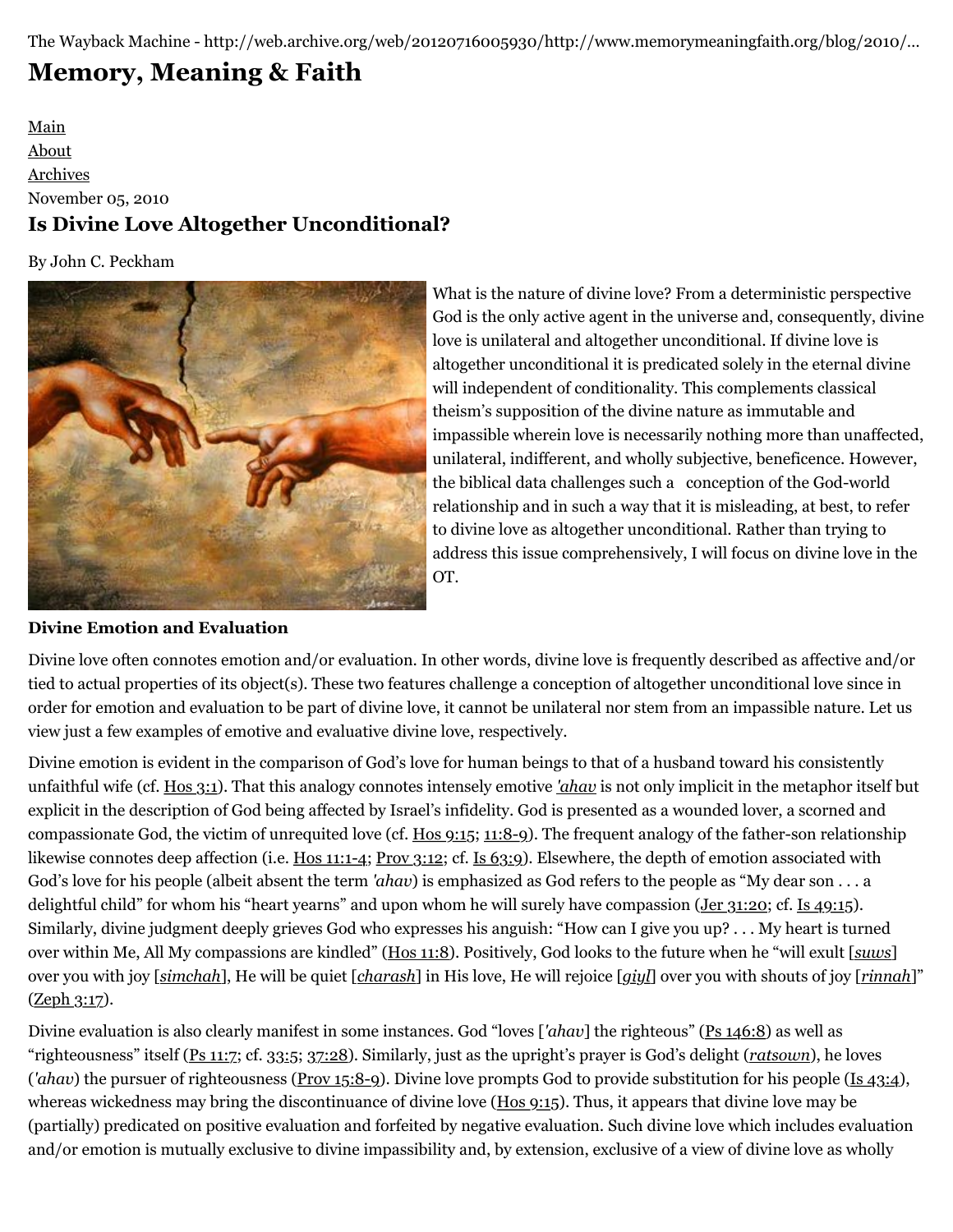arbitrary or altogether unconditional.

#### **God's Love - Conditional?**

These implications are further supported in other instances where God's love is depicted as explicitly conditional. For example, in [Hosea 9](http://web.archive.org/web/20120716005930/http://www.biblestudytools.com/nkj/hosea/9.html) God comes to hate his people and, explicitly because of their wickedness, "will love [*'ahav*] them no more" ([Hos 9:15\)](http://web.archive.org/web/20120716005930/http://www.biblestudytools.com/nkj/hosea/9-15.html). Accordingly, divine love is neither unilateral nor impartially constant. Such contingency of divine love is also apparent in Deuteronomy: "Then it shall come about, because (*['eqev](http://web.archive.org/web/20120716005930/http://www.biblestudytools.com/lexicons/hebrew/nas/eqeb.html)*) you listen to these judgments and keep and do them," God "will keep with you His covenant and His lovingkindness which He swore to your fathers" and "He will love you and bless you and multiply you" ( $Deut$   $7:12-13$ ). Divine love is thus not altogether unconditional.

#### **God's Love - Unconditional?**

\_\_\_\_\_\_\_\_\_\_\_\_\_\_\_\_\_

On the other hand, perhaps in some (though not all) respects divine love may be thought of as "unconditional." God declares to his people, "I have loved you with an everlasting love; Therefore I have drawn you with lovingkindness" ([Jer 31:3](http://web.archive.org/web/20120716005930/http://www.biblestudytools.com/nkj/jeremiah/31-3.html)). Apparently, then, there is some constancy to divine love. However, unless every descendant of Jacob will ultimately be saved it appears that the limitation of the actual, individual, recipients of God's everlasting love is contingent upon some other factor(s). In other words, God's everlasting love toward his people does not reach all of its desired objects unto eternity. Moreover, as seen above, the supposition of unqualified unconditional divine love is in overt tension with the divine statement, "I will love them no more" ([Hos 9:15\)](http://web.archive.org/web/20120716005930/http://www.biblestudytools.com/nkj/hosea/9-15.html). What is to be made of this tension?

#### **The Old Testament's Witness on God's Love**

If the entirety of the OT data is taken seriously it would appear that God's love is unconditional in some respects yet conditional in others. Perhaps divine love is unconditional in the sense that God wills to love all humans and never wills to remove his love from anyone. However, at the same time, God is affected by his creatures, such that he may take delight in those who respond positively to him, take joy in his creation, etc. Further, if God has given human beings freedom, they may reject his loving overtures and remove themselves from a loving relationship with him. In these respects, related to the [categories of affected emotion, and evaluation, divine love is conditional. Yet, that God loves the righteous \(](http://web.archive.org/web/20120716005930/http://www.biblestudytools.com/nkj/psalms/11-7.html)[Ps 146:](http://web.archive.org/web/20120716005930/http://www.biblestudytools.com/nkj/psalms/146-8.html)[8; cf. Ps](http://web.archive.org/web/20120716005930/http://www.biblestudytools.com/nkj/psalms/11-7.html) 11:7) and hates the one who loves evil [\(Ps 11:5](http://web.archive.org/web/20120716005930/http://www.biblestudytools.com/nkj/psalms/11-5.html)) does not provide the total picture with regard to divine love. The situation is complex, and this is the case precisely because God has mercifully and graciously suspended the execution of judgment temporarily. Otherwise, no human beings would be the objects of his love. In this time between the times, God loves the unlovable, yet also enjoys and delights in the righteousness of humans in a way that is not the case with regard to human wickedness, which prompts divine hatred and loathing ([Ps 5:5-6](http://web.archive.org/web/20120716005930/http://www.biblestudytools.com/nkj/psalms/passage.aspx?q=psalms+5:5-6)). Love, then, often explicitly includes evaluation, but also surpasses evaluation.

Eventually, at the end of the age, divine love no longer reaches some divinely intended objects, not in the sense that God ceases to be loving but in the sense that the objects of divine love that have finally resisted the call to salvation have spurned and forfeited divine love and thus come to non-existence. While God, in his nearly unfathomable longsuffering, provides abundant opportunity for any who will to come to him, all agents who have rejected divine love, who have persevered and insisted upon being, objectively, unlovable, who have denied the transformative power of God and dismissed his wooings, pleadings and longings, there is nothing left but unbeing. At such a time, God may still long for them, he may still love the idea of them, but a non-existent object cannot be loved with the fulness of love. Non-being removes the essential element of relationality which is essential to love. In this way, the OT biblical data points toward a model of divine love which recognizes that God's love, while unconditional with regard to the divine will to love humans, is also conditional when it comes to its bilateral, personal-relational elements.